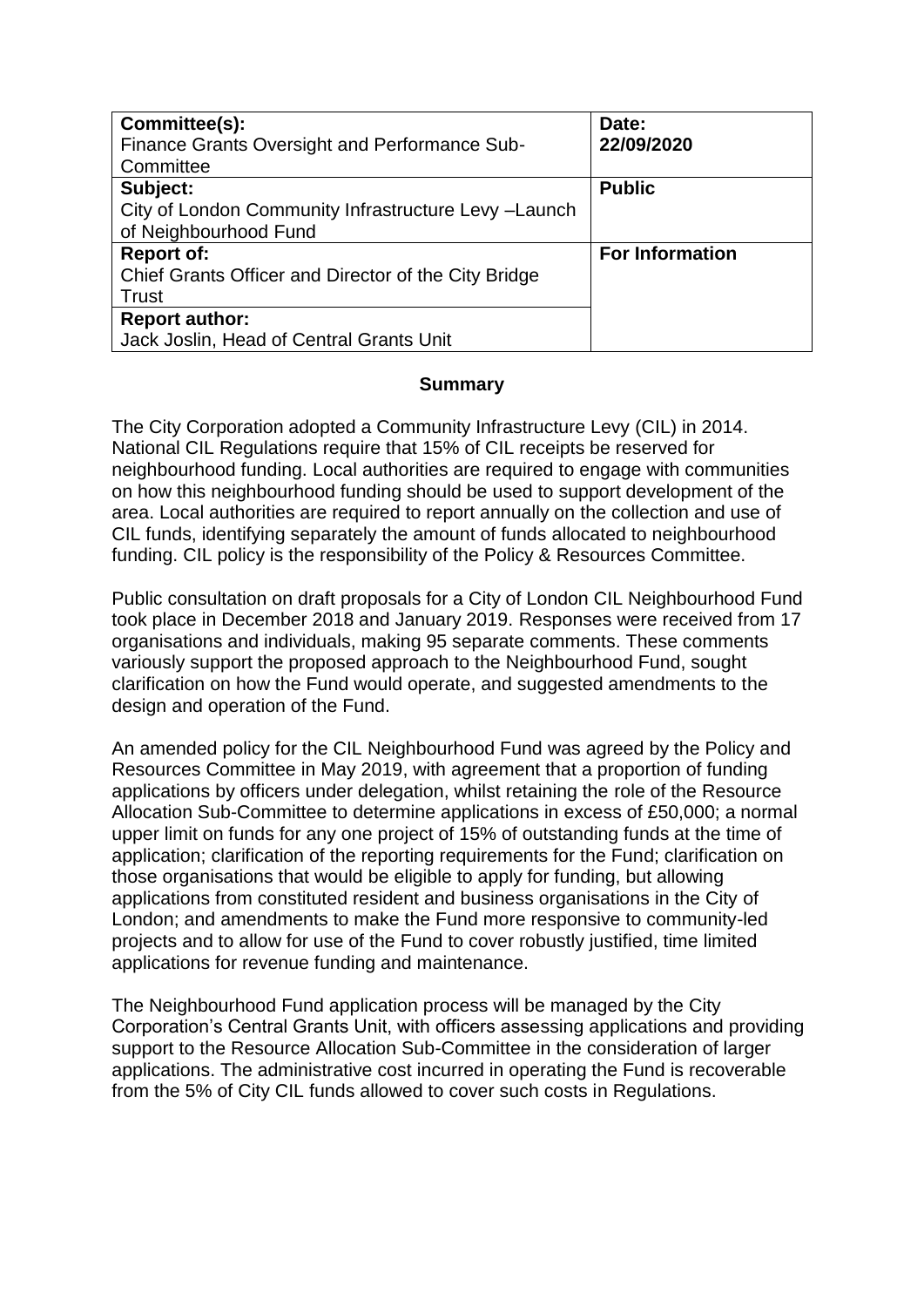## **Recommendation**

Members are recommended to:

1. To note the amended opening date of the CIL Neighbourhood Fund as 1 September 2020.

## **Main Report**

## **Background**

- 1. Under the 2008 Planning Act and the Community Infrastructure Levy Regulations 2010 (as amended), a local authority may adopt a Community Infrastructure Levy (CIL) setting out how it will require contributions from development towards the cost of providing new infrastructure. A local authority adopting a CIL must set out the infrastructure it will fund through the CIL in a document known as a Regulation 123 List. CIL regulations allow for up to 5% of CIL receipts to be used to fund the administrative costs incurred in operating a CIL. Regulations also require that 15% of CIL receipts shall be reserved for neighbourhood funding, or 25% where there is a neighbourhood plan. Neighbourhood funding must be passed to a neighbourhood forum, parish or town council, where they exist. Where they do not exist (as in the City of London), the local authority will retain CIL neighbourhood funds but should engage with communities where development has taken place and agree with them how best to spend this element of CIL.
- 2. In accordance with national Planning Practice Guidance, local authorities should set out clearly and transparently how they will engage with communities and the use of the neighbourhood fund should match the priorities expressed by these local communities.
- 3. Regulations require that the neighbourhood fund must be used to support the development of the local council's area, or any part of that area. CIL Regulation 59F allows a wider scope of projects to be funded through the CIL neighbourhood fund than that allowed for other CIL funding, including:
	- a) the provision, improvement, replacement, operation or maintenance of infrastructure; (the same criteria as for other CIL funds) or
	- b) anything else that is concerned with addressing the demands that development places on an area (additional flexibility for neighbourhood fund).

In delivering against (b) above, the neighbourhood fund does not have to be spent in accordance with the local authority's CIL spending priorities (set out in its Regulation 123 List).

4. Local authorities are required to report annually on the collection and use of CIL funds, identifying separately the amount of CIL neighbourhood funds and how they have been used.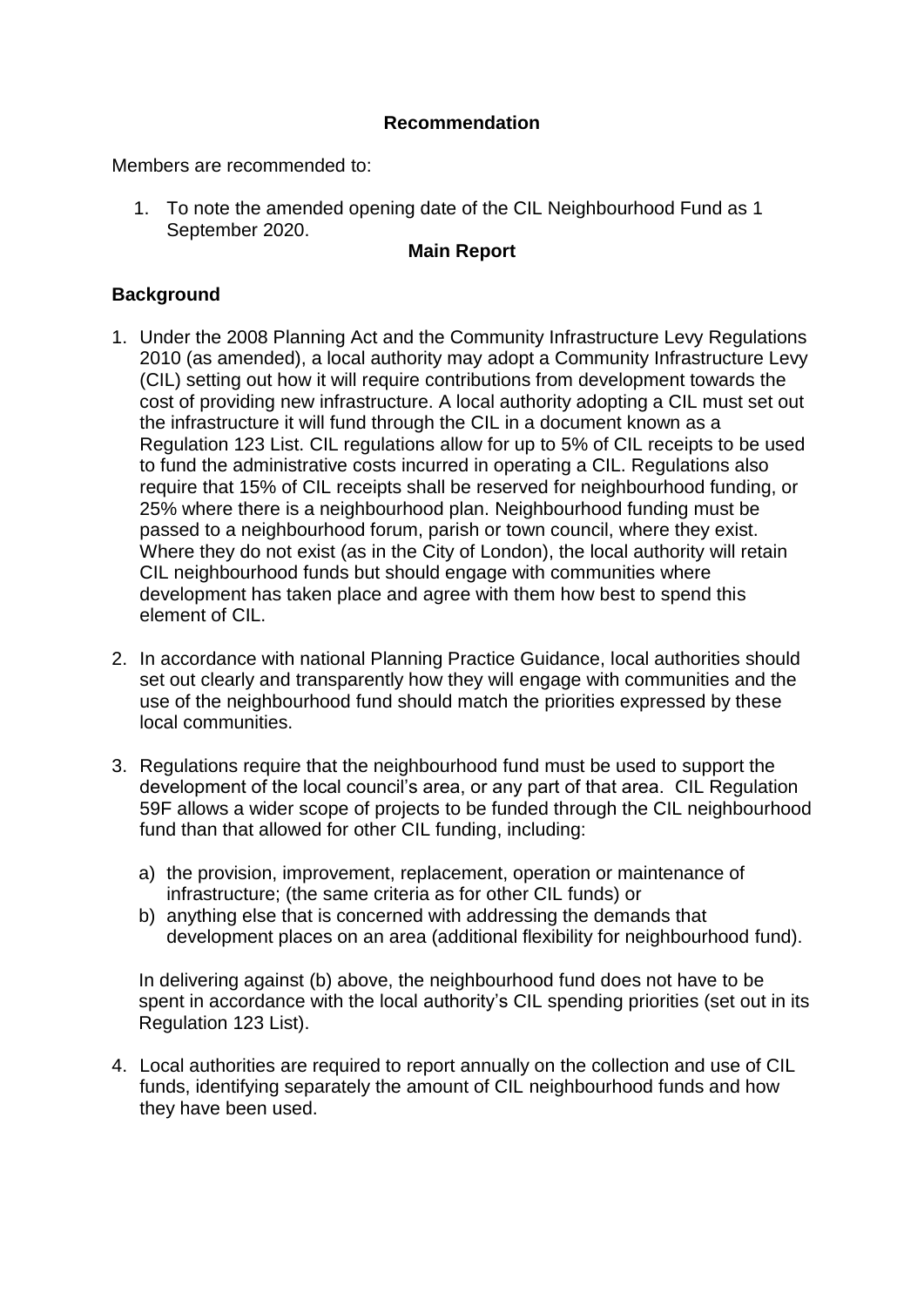# **Current Position**

5. The City of London CIL came into effect on 1 July 2014. At March 2020, the neighbourhood portion of the City CIL stood at £5.6 million.

## **Process**

- 6. Proposals for the City CIL Neighbourhood Fund were considered and approved by the Policy & Resources Committee on 2 May 2019.
- 7. Management of the City CIL Neighbourhood Fund process will be aligned with the City's existing grant allocation process, through the Central Grants Unit (CGU).
- 8. The CGU is co-located with the City Bridge Trust (CBT) team in the Town Clerk's Department in order to facilitate consistency of approach and harmonise service standards across grant-making activities by the City Corporation (acting in its various legal capacities, including as trustee of a number of charities which form part of the Central Grant Programme). The Chief Grants Officer, responsible for the grant-making activities of CBT is also responsible for maintaining an overview of the CGU (and broader charity matters), with relevant input from the Charities Finance Team (Chamberlain's Department), with the work being delivered by the Head of Central Grants Unit.
- 9. The CGU has prepared the back-office functions for the CIL Neighbourhood Fund and recruited the CIL Neighbourhood Fund Programme Manager who started in post at the beginning of March. The proposed launch of the Fund was on 1 April 2020 with applications accepted on a rolling basis.
- 10. In March 2020, the lockdown commenced, and it was decided that the CIL Neighbourhood Fund launch should postponed to 1 September 2020. It was felt that the Fund would be better suited to dealing with the re-build stages of City Communities post lockdown, than be utilised to make emergency funding. The CIL Programme Manager has worked with Officers across the City Corporation to ensure that that the programme will be ready to respond effectively to emerging need once launched.
- 11. A website has been launched on the City Corporation website, a flyer and communications have been circulated to Members, Officers and key stakeholders. The CGU has experienced a significant increase in enquiries about the Fund and the website has one of the highest hit rates in its first week of opening.
- 12. Applications for funding will be made using an online application form on the CIL page of the City Corporation's website. The CGU will assess applications for funding and carry out the necessary due diligence checks, in line with best practice. Visits to organisation's applying for funding will be undertaken where required. A comprehensive monitoring and evaluation process will be implemented to track the progress of successful proposals.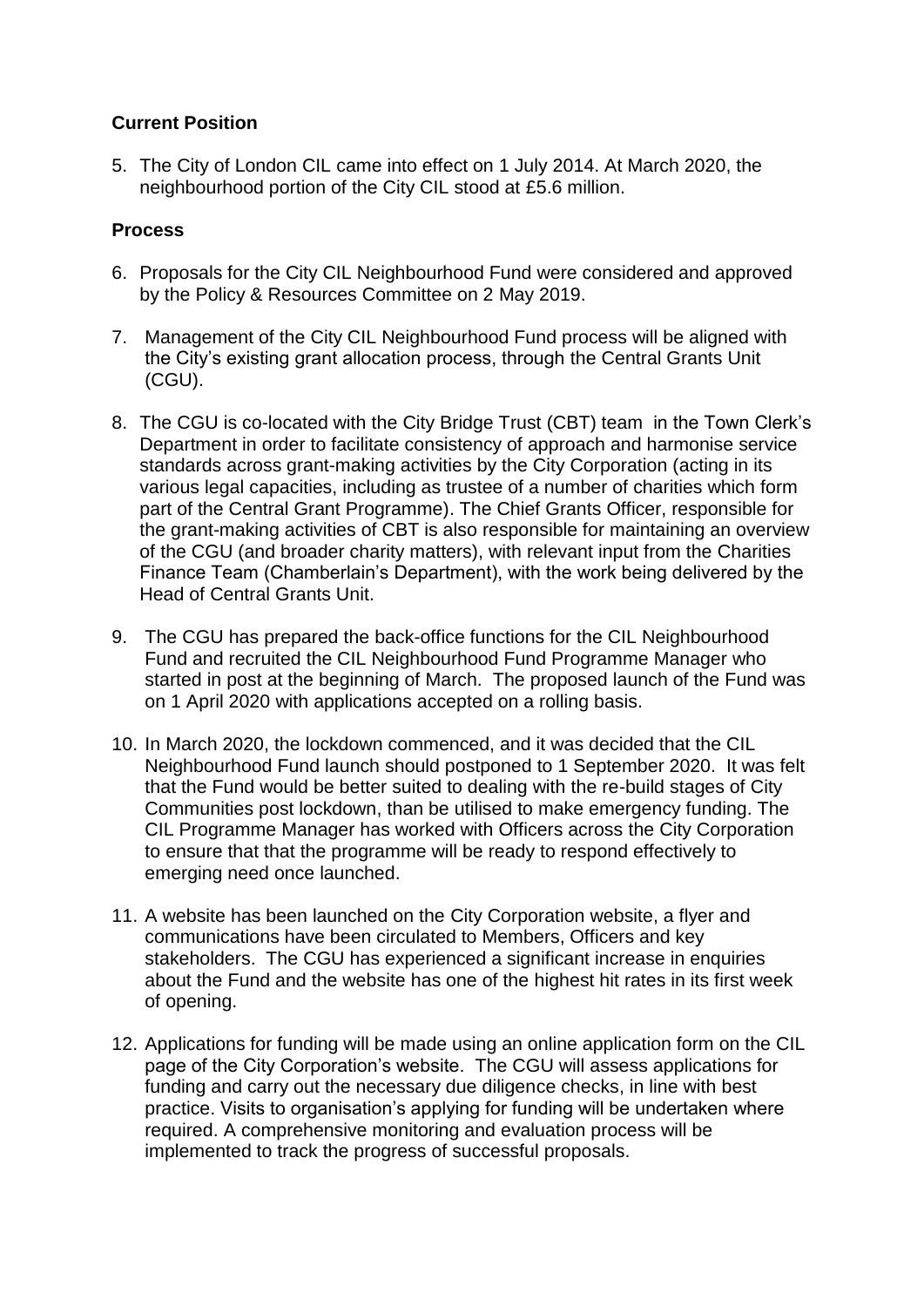- 13. The CGU will provide information and advice to potential applicants to the Fund. The CIL Neighbourhood Fund Programme Manager will deliver workshops and a programme of outreach to let City Communities know about the programme and how to apply for funding.
- 14. The CIL Neighbourhood Fund will have a normal minimum level of funding for which applications can be made, of £1,000, to ensure that very small applications do not lead to disproportionate administrative cost. A normal upper limit of 15% of CIL Neighbourhood Funds available at the time of application to any one application, to ensure that funding is not exhausted on a small number of schemes. Applications in excess of 15% can be considered in exceptional circumstances where there is demonstrable benefit to more than one of the City's communities and the proposal aligns with published City Corporation strategies.
- 15. It was agreed at the Policy and Resources Committee in May 2019 that provision for delegated authority would determine a proportion of applications, whilst retaining the requirement for the Resource Allocation Sub-Committee approval for larger value applications. Delegated provision is outlined as follows:
	- i. Applications under £25,000 to be determined by officer delegation
	- ii. Applications between £25,000 and £50,000 to be delegated to officers, in consultation with the Chairman and Deputy Chairman of the Resource Allocation Sub-Committee.
	- iii. Applications over £50,000 determined by the Resource Allocation Sub-Committee, with advice from the officer Priorities Board.
- 16. Delegated funding decisions and advice to Committee will be made by an officer panel, chaired by a Chief Officer and drawn from the CGU, the Department of the Built Environment and other Departments as required. Applications over £50,000 will be bought to the Resource Allocation Sub-Committee for decision on a quarterly basis.
- 17.When proposals are submitted that take place in a specific Ward, it is proposed that the CGU will contact the Alderman and Ward Members to consult on proposals. An email will be sent outlining the intended proposal and giving a twoweek timescale to provide comments. Comments will be consolidated and taken into consideration as part of the assessment and decision-making process.
- 18. Payment of funds and management of financial procedures will be handled by the CGU. Costs incurred by the CGU in fulfilling this function and by service Departments will be recovered from the 5% of all CIL funds that are available to fund the administrative costs of delivering CIL.

#### **Corporate & Strategic Implications**

19.Corporate Plan Implications: Adoption of a mechanism enabling City communities to bid for funding from the City CIL Neighbourhood Fund will enable communityled infrastructure improvements across the City and contribute towards meeting